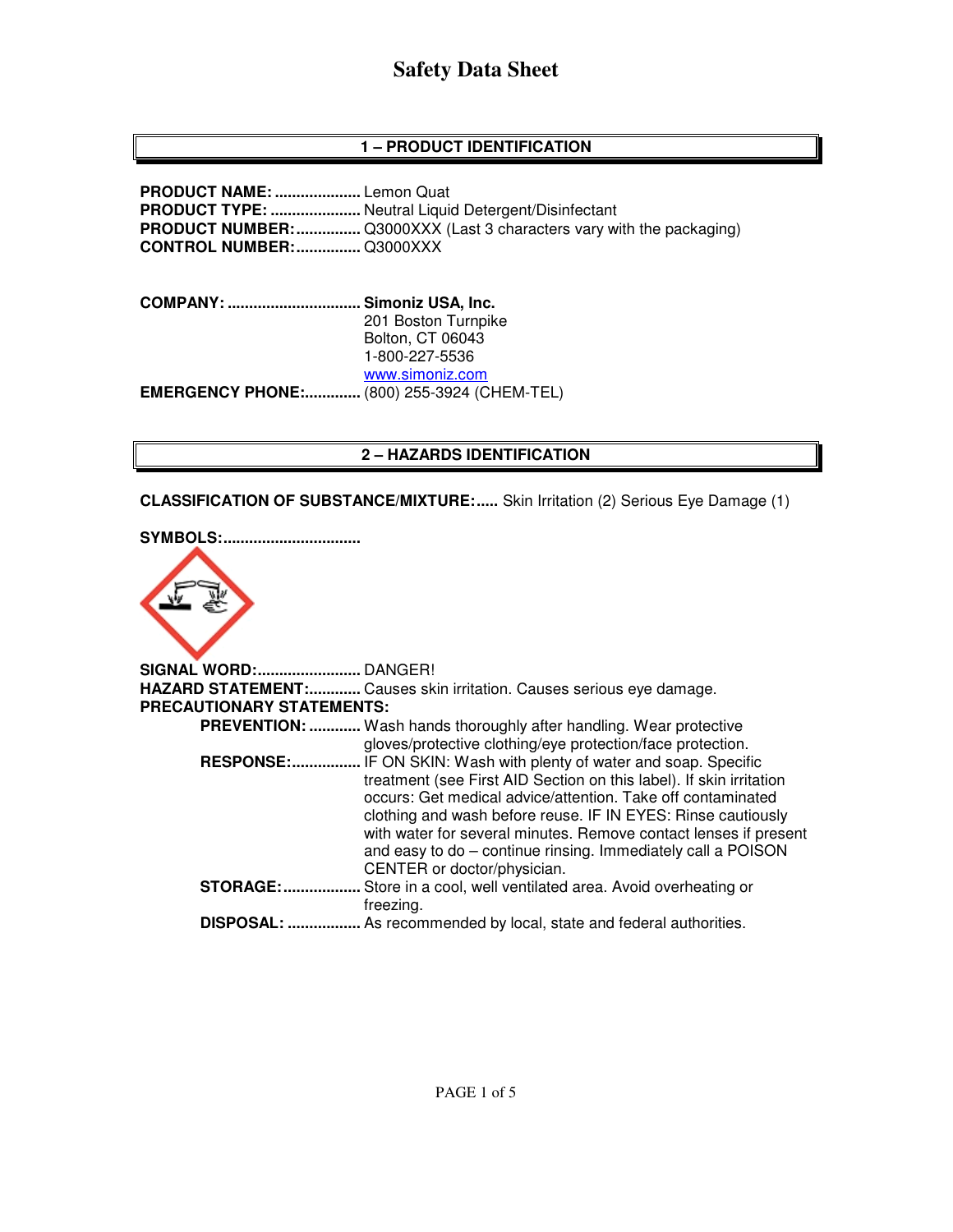#### **3 – COMPOSITION / INFORMATION ON INGREDIENTS**

**INGREDIENT C.A.S. NUMBER**  Water 7732-18-5 n-Alkyl Dimethylbenzyl Ammonium Chloride 68424-85-18-18<br>67-63-0 67-63-1 Isopropyl Alcohol Nonylphenoxypolyethyleneoxyethanol 9016-45-9

Percentages of ingredients are being withheld as trade secret information. This information will be disclosed as necessary to authorized individuals.

#### **4 – FIRST-AID MEASURES**

|                | <b>BREATHING (INHALATION):</b> If victim shows signs of discomfort or irritation, remove to fresh<br>air. If symptoms persist, get immediate medical attention.                                                                             |
|----------------|---------------------------------------------------------------------------------------------------------------------------------------------------------------------------------------------------------------------------------------------|
|                | SWALLOWING (INGESTION): . DO NOT INDUCE VOMITING! Drink a large quantity of water or<br>milk. Do not attempt to give liquids to an unconscious person.                                                                                      |
|                | Get immediate medical attention!                                                                                                                                                                                                            |
| EYES:          | Flush eyes with a large quantity of fresh water for at least 15<br>minutes. Apply ice compresses and GET IMMEDIATE<br>EMERGENCY MEDICAL ATTENTION by an eye specialist. It<br>may be necessary to take victim to a hospital emergency room. |
| SKIN (DERMAL): | Flush from skin and clothing with large amounts of fresh water. If<br>irritation persists, consult physician. Wash contaminated clothing<br>before wearing.                                                                                 |

#### **5 – FIRE-FIGHTING MEASURES**

**FLASHPOINT: ...........................** Greater than 150 degrees F. **EXTINGUISHING MEDIA:.........** Water fog or fine spray. Carbon dioxide, Dry chemical or Alcohol resistant foam. **SPECIAL FIRE FIGHTING PROCEDURES: ............** Firefighters working in areas where this product is present should be equipped with an approved, fully enclosed SCBA. **UNUSUAL FIRE AND EXPLOSION HAZARDS: ......** None known.

#### **6 – ACCIDENTAL RELEASE MEASURES**

**SPILL PROCEDURES: .............** Dike to prevent spillage into streams or sewer systems. Consult local, state and federal authorities. **WASTE DISPOSAL: .................** As recommended by local, state and federal authorities.

#### **7 – HANDLING and STORAGE**

**STORAGE: ................................** Store in a cool, well ventilated area. Avoid overheating or freezing.

PAGE 2 of 5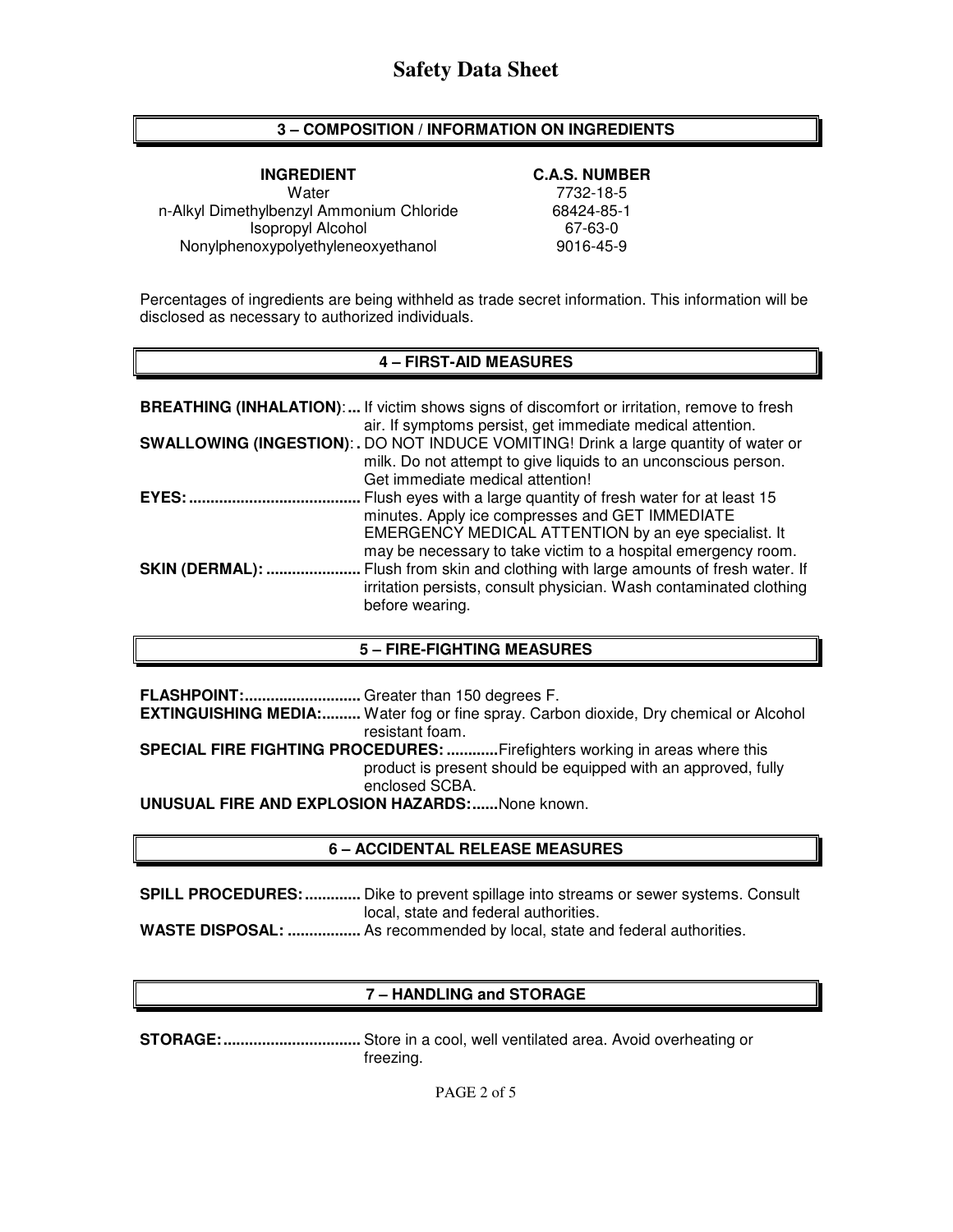# **Safety Data Sheet**

**HANDLING: ...............................** Under normal use according to label instructions, special protection should not be necessary. Wear eye protection if product is likely to splash.Do not place this product in an unmarked container! Keep away from children! Spilled material is slippery.

#### **8 – EXPOSURE CONTROLS / PERSONAL PROTECTION**

**RESPIRATORY PROTECTION:** Not usually needed in well-ventilated areas. If needed, use a NIOSH approved respirator.

**PROTECTIVE CLOTHING:.......** Nitrile or PVC gloves, and chemical splash goggles. **ADDITIONAL MEASURES: ......** Under normal use according to label instructions, special protection should not be necessary. Wear eye protection if product is likely to splash.Do not place this product in an unmarked container! Keep away from children! Spilled material is slippery.

| <b>INGREDIENT</b>                        | <b>C.A.S. NUMBER</b> | <b>PEL</b>            |
|------------------------------------------|----------------------|-----------------------|
| Water                                    | 7732-18-5            | No limits established |
| n-Alkyl Dimethylbenzyl Ammonium Chloride | 68424-85-1           | No limits established |
| <b>Isopropyl Alcohol</b>                 | 67-63-0              | 400 ppm, 500 ppm STEL |
| Nonylphenoxypolyethyleneoxyethanol       | 9016-45-9            | No limits established |
|                                          |                      |                       |

#### **9 – PHYSICAL / CHEMICAL PROPERITES**

**APPEARANCE & ODOR: .........** Yellow transparent liquid, citrus scented. **ODOR THRESHOLD: ...............** N/A **pH: .............................................** 6.5-7.5 **MELTING POINT: .....................** N/A **FREEZING POINT: ...................** N/A **BOILING POINT:.......................** 210 degrees F. **BOILING POINT RANGE:......... N/A FLASHPOINT: ...........................** Greater than 150 degrees F. **EVAPORATION RATE: .............. N/A FLAMMABILITY (solid/gas):....** N/A **EXPLOSION LIMITS: ................** N/A **VAPOR PRESSURE: ................** N/A **VAPOR DENSITY (AIR=1): .......** Greater than 1. **SPECIFIC GRAVITY: ................** 1.01 **SOLUBILITY IN WATER: .........** Completely soluble. **PARTITION COEFFICIENT: .....** N/A **AUTO-IGNITION TEMPERATURE: ..........................** N/A **DECOMPOSITION TEMPERATURE: ......................** N/A **VISCOSITY: ..............................** Water thin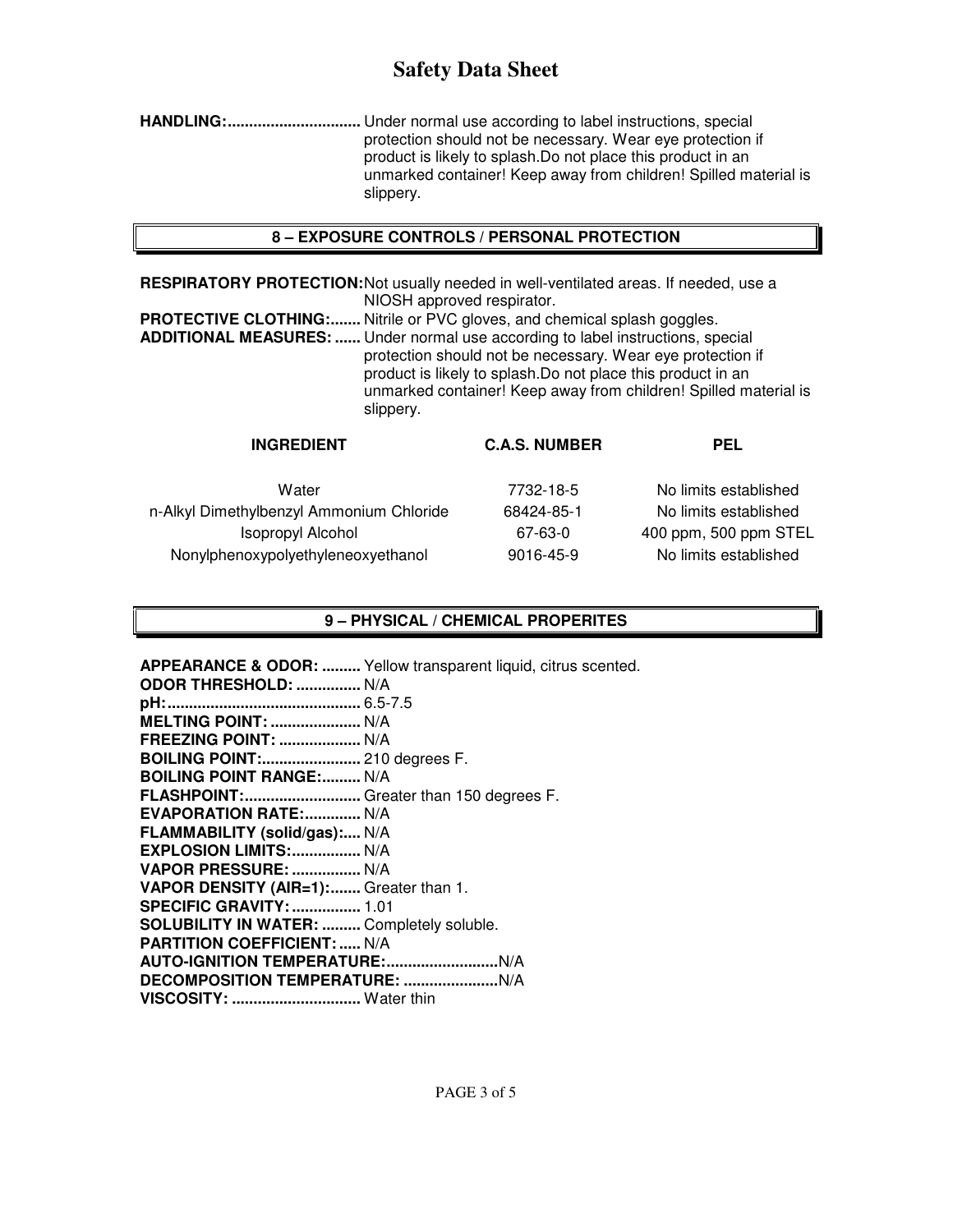## **10 – STABILITY and REACTIVITY**

**STABILITY: ...............................** Stable under normal conditions. **HAZARDOUS DECOMP.: .........** This product not known to polymerize. **INCOMPATIBILITY: ..................** Do not mix with other chemicals.

### **11 – TOXICOLOGICAL INFORMATION**

**ROUTE(S) OF ENTRY: .............** Inhalation, skin absorption, or ingestion. **LISTED CARCINOGEN: ...........** None over 0.1%. Not listed by IARC, NTP or OSHA. **MEDICAL CONDITION AGGRAVATED: ..................** May aggravate pre-existing dermatitis. **INHALATION: ............................** Not likely to be inhaled in hazardous amounts. Maintain adequate ventilation in the work area. **INGESTION: ..............................** This material can cause irritation or damage to stomach and esophagus. **EYES: ........................................** May cause severe eye irritation. **SKIN (DERMAL): ......................** This product may cause irritation or redness of the skin. **ACUTE TOXICITY\* (ORAL):…… .............................** >2000 mg/kg **ACUTE TOXICITY\* (DERMAL):.. .............................** >2000 mg/kg **ACUTE TOXCITY\* (INHALATION): ..........................** >20,000 ppm V (Gas), >20 mg/l (Vapor), >5 mg/l (Dust)

**\***Determined using the additivity formula for mixtures (GHS Purple Book, 3.1.3.6)

**12 – ECOLOGICAL INFORMATION** 

#### **ENVIRONMENTAL FATE AND DISTRIBUTION:** N/A

## **13 –DISPOSAL CONSIDERATIONS**

**WASTE DISPOSAL: .................** As recommended by local, state and federal authorities.

#### **14 – TRANSPORTATION INFORMATION**

PROPER SHIPPING NAME:..... Not D.O.T. regulated. **HAZARD CLASS: ...................... UN/NA NUMBER: ..................... PACKAGING GROUP :.............** 

#### **15 - REGULATIONS**

Contents of this SDS comply with the OSHA Hazard Communication Standard 29CFR 1910.1200